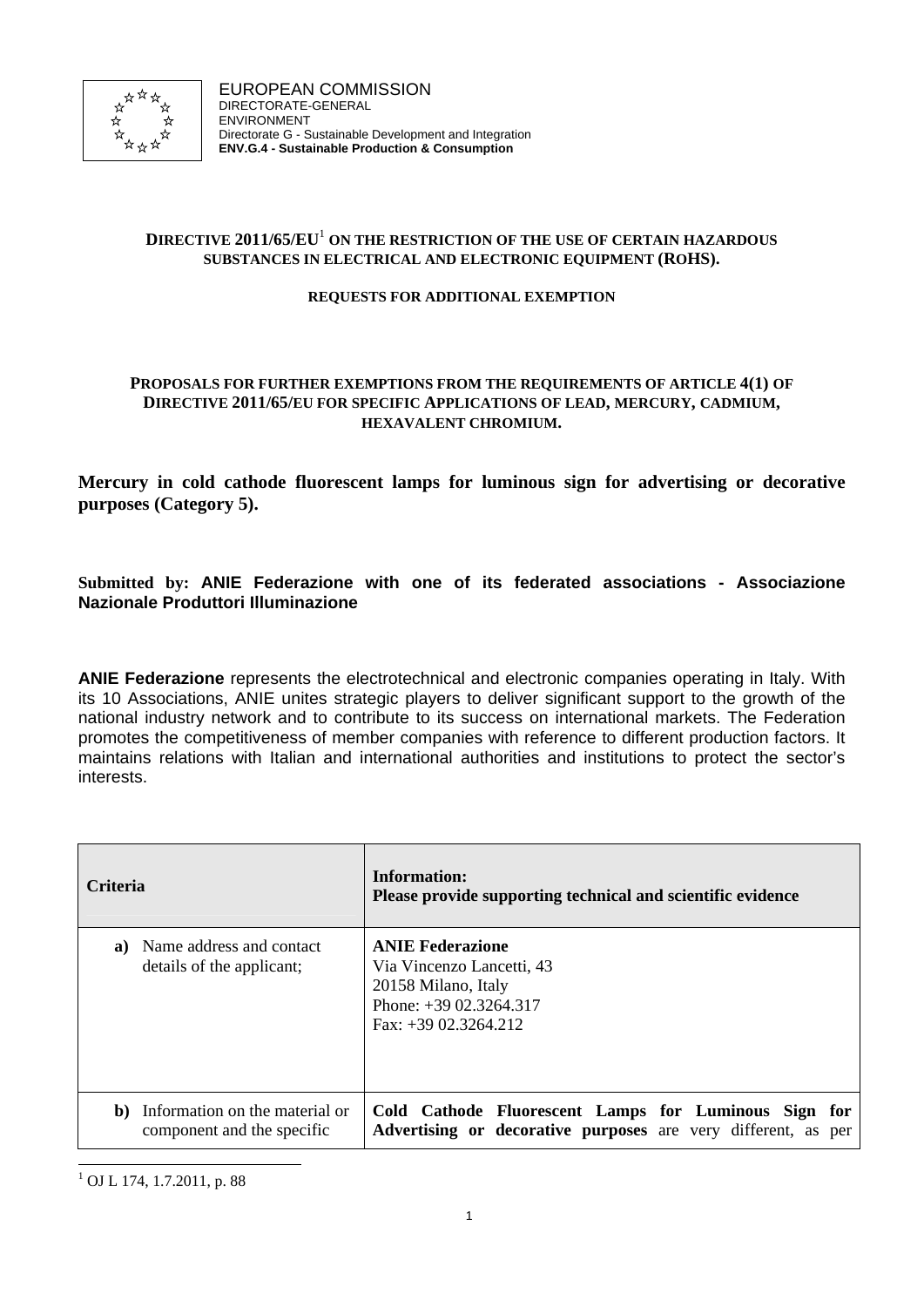| Criteria                                                                                                                                                    | <b>Information:</b><br>Please provide supporting technical and scientific evidence                                                                                                                                                                                                                                                                                                                                                                                                                                                                                                                                                                                                                                                                                                                                                                                                                                                                                                                                                                                |  |  |  |
|-------------------------------------------------------------------------------------------------------------------------------------------------------------|-------------------------------------------------------------------------------------------------------------------------------------------------------------------------------------------------------------------------------------------------------------------------------------------------------------------------------------------------------------------------------------------------------------------------------------------------------------------------------------------------------------------------------------------------------------------------------------------------------------------------------------------------------------------------------------------------------------------------------------------------------------------------------------------------------------------------------------------------------------------------------------------------------------------------------------------------------------------------------------------------------------------------------------------------------------------|--|--|--|
| uses of the substance in the<br>material and component for<br>which an exemption, or its<br>revocation, is requested and its<br>particular characteristics; | technical and constructional characteristics and electrical values from<br>the CCFLs to which the Commission Decision n.571 of 24 <sup>th</sup><br>September 2010 refers in id. $3(a)$ , $3(b)$ and $3(c)$ . Such differences are<br>because of the applications and the users are different. In fact the<br>CCFLs which the Decision n.571 refers are lamps having diameter up<br>to 5 mm and Current intensity up to 15 mA.                                                                                                                                                                                                                                                                                                                                                                                                                                                                                                                                                                                                                                     |  |  |  |
|                                                                                                                                                             | Specific constructional characteristics for CCFLs for advertising or<br>decorative purposes are:                                                                                                                                                                                                                                                                                                                                                                                                                                                                                                                                                                                                                                                                                                                                                                                                                                                                                                                                                                  |  |  |  |
|                                                                                                                                                             | 1. <b>Dimensions</b> : Lamps often are curved tubes. Diameters<br>and lengths varies a lot from case to case. In most cases,<br>diameters vary from 6 to 38 mm and lengths are not<br>definable in advance.<br>2. Electricals: Current intensity in-between 20 and 100<br>mA in order to emit the proper flux according to the<br>intended use and the dimensions of the lamps. Operating<br>voltage varies from 250 V to 1500 V.<br>3. Switchings do not affect CCFLs electrodes so these<br>lamps are suitable for <i>unlimited</i> switches<br>4. Lamp life is longer than hot cathode fluorescent lamps<br>and not less than 50000 h<br>Due to environmental condition (such as low ambient temperature,<br>humidity,) which are more severe than ordinary (e.g. indoor general<br>lighting), a slight greater mercury content in tubes is necessary to<br>guarantee proper starting and operating of the CCFLs.<br>CCFLs require mercury vapours mixed in rare gasses of the tube in<br>order to operate. "Electrons are emitted from an electrode colliding |  |  |  |
|                                                                                                                                                             | with mercury atoms and so transferring energy to the atoms which<br>elevates them to an excited state. When these atoms fall back to their<br>original status they emit photons (packages of energy), normally not<br>in the range of visible light. Ultraviolet photons excite the fluorescent<br>powders, which are coated on the inside of the tube, with a high<br>degree of efficiency. As a result these emit visible radiation in a range<br>of colors. Lamps based on these principles and operating at low<br>internal gas pressure are called 'fluorescent lamps."                                                                                                                                                                                                                                                                                                                                                                                                                                                                                      |  |  |  |
| verifiable and referenced<br>c)<br>justification for an exemption,<br>or its revocation, in line with<br>the conditions established in<br>Article 5;        | Cold Cathode Fluorescent Lamps for Luminous Sign for<br>Adversting or decorative purposes cannot be considered totally<br>excluded from the RoHS Directive scope because many of them are<br>designed to operate with a voltage rating not exceeding $1000 \text{ V}$ (a.c.)<br>and also when they are exceeding such limit, the final product or<br>installation in which they have to operate will be supplied by 230 V<br>a.c., so the limitation for hazardous substances maybe be applied to<br>the whole system.                                                                                                                                                                                                                                                                                                                                                                                                                                                                                                                                            |  |  |  |
|                                                                                                                                                             | The existing exemptions seem have been issued after having studied<br>the situation relevant to the CCFLs proper to have backlight in<br>2                                                                                                                                                                                                                                                                                                                                                                                                                                                                                                                                                                                                                                                                                                                                                                                                                                                                                                                        |  |  |  |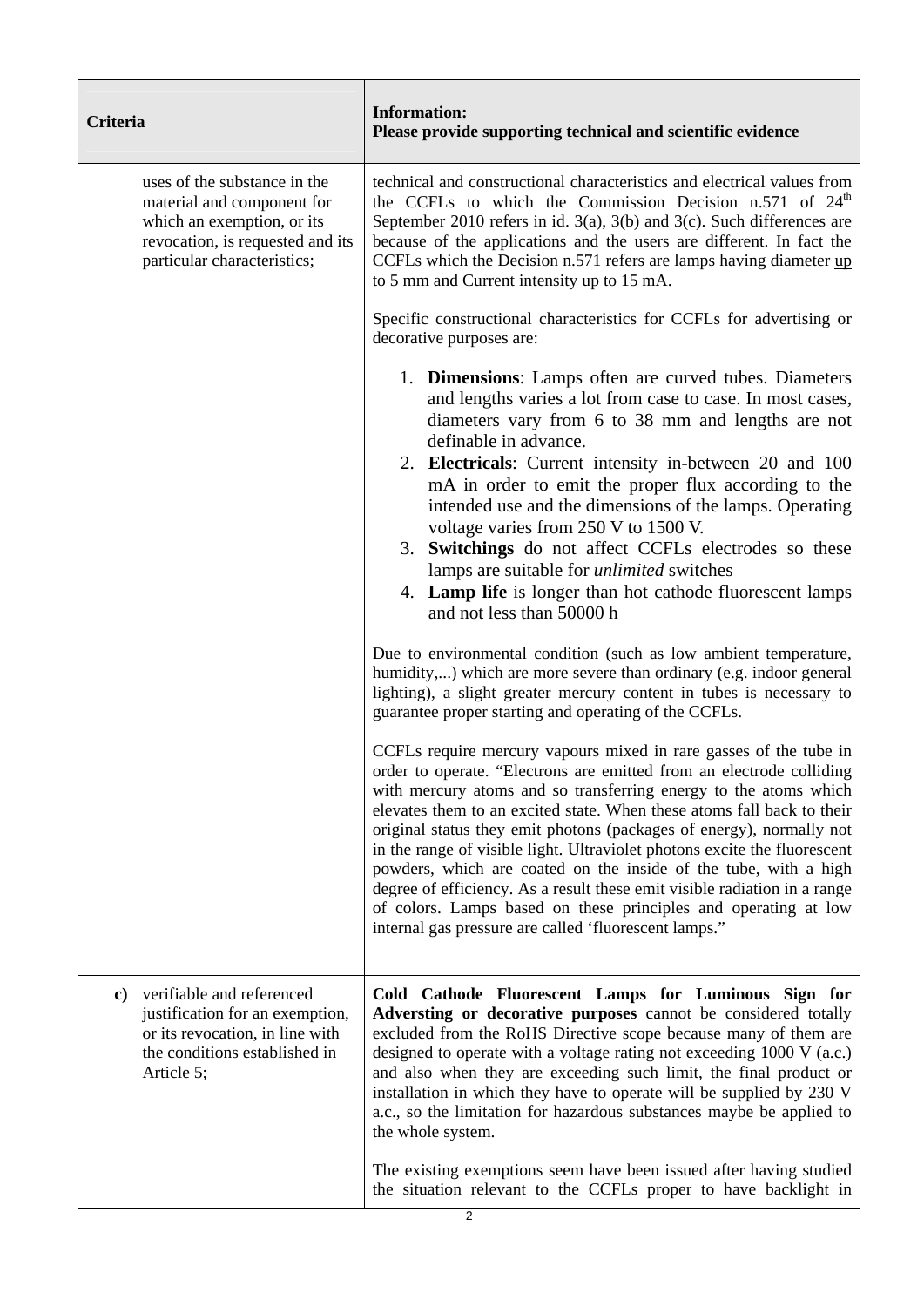| <b>Criteria</b>                                                                                                                                                                                                                                                                                                                | <b>Information:</b><br>Please provide supporting technical and scientific evidence                                                                                                                                                                                                                                                                                                                                                              |  |
|--------------------------------------------------------------------------------------------------------------------------------------------------------------------------------------------------------------------------------------------------------------------------------------------------------------------------------|-------------------------------------------------------------------------------------------------------------------------------------------------------------------------------------------------------------------------------------------------------------------------------------------------------------------------------------------------------------------------------------------------------------------------------------------------|--|
|                                                                                                                                                                                                                                                                                                                                | specific application (e.g. LCD monitors). Such exemption does not<br>allow to CCFLs for Adversting or decorative purposes anymore.                                                                                                                                                                                                                                                                                                              |  |
|                                                                                                                                                                                                                                                                                                                                | The present proposal for a new exemption would be proper for this<br>kind of lamps which can contribute to optimize and reduce the energy<br>consumption in lighting systems for back lighted luminous signs or<br>letter boxes; they operate at lowest current and have less maintance<br>(and so less waste). The LCA for the whole system shows the high<br>competitiveness with luminous signs provided with standard<br>fluorescent lamps. |  |
| an analysis of possible<br>d)<br>alternative substances,<br>materials or designs on a life-<br>cycle basis, including, when<br>available, information about<br>independent research, peer-<br>review studies and<br>development activities by the<br>applicant and an analysis of<br>the availability of such<br>alternatives; | At present time do not exist alternatives to mercury to be used in<br>CCFL <sub>s</sub> .                                                                                                                                                                                                                                                                                                                                                       |  |
| information on the possible<br>$\bf e)$<br>preparation for reuse or<br>recycling of materials from<br>waste EEE, and on the<br>provisions relating to the<br>appropriate treatment of waste<br>according to Annex II to<br>Directive 2002/96/EC;                                                                               | Increasing the amount of mercury in CCFLs does not require any<br>change in the normal procedure for disposal, recovery, preparation for<br>re-use of these equipment in respect to usual treatments already<br>established to the purposes of the WEEE Directive 2002/96/EC.                                                                                                                                                                   |  |
| other relevant information;<br>f                                                                                                                                                                                                                                                                                               | n.a.                                                                                                                                                                                                                                                                                                                                                                                                                                            |  |
| the proposed actions to<br>g)<br>develop, request the<br>development and/or to apply<br>possible alternatives including<br>a timetable for such actions by<br>the applicant;                                                                                                                                                   | n.a.                                                                                                                                                                                                                                                                                                                                                                                                                                            |  |
| h) where appropriate, an<br>indication of the information                                                                                                                                                                                                                                                                      | n.a.                                                                                                                                                                                                                                                                                                                                                                                                                                            |  |